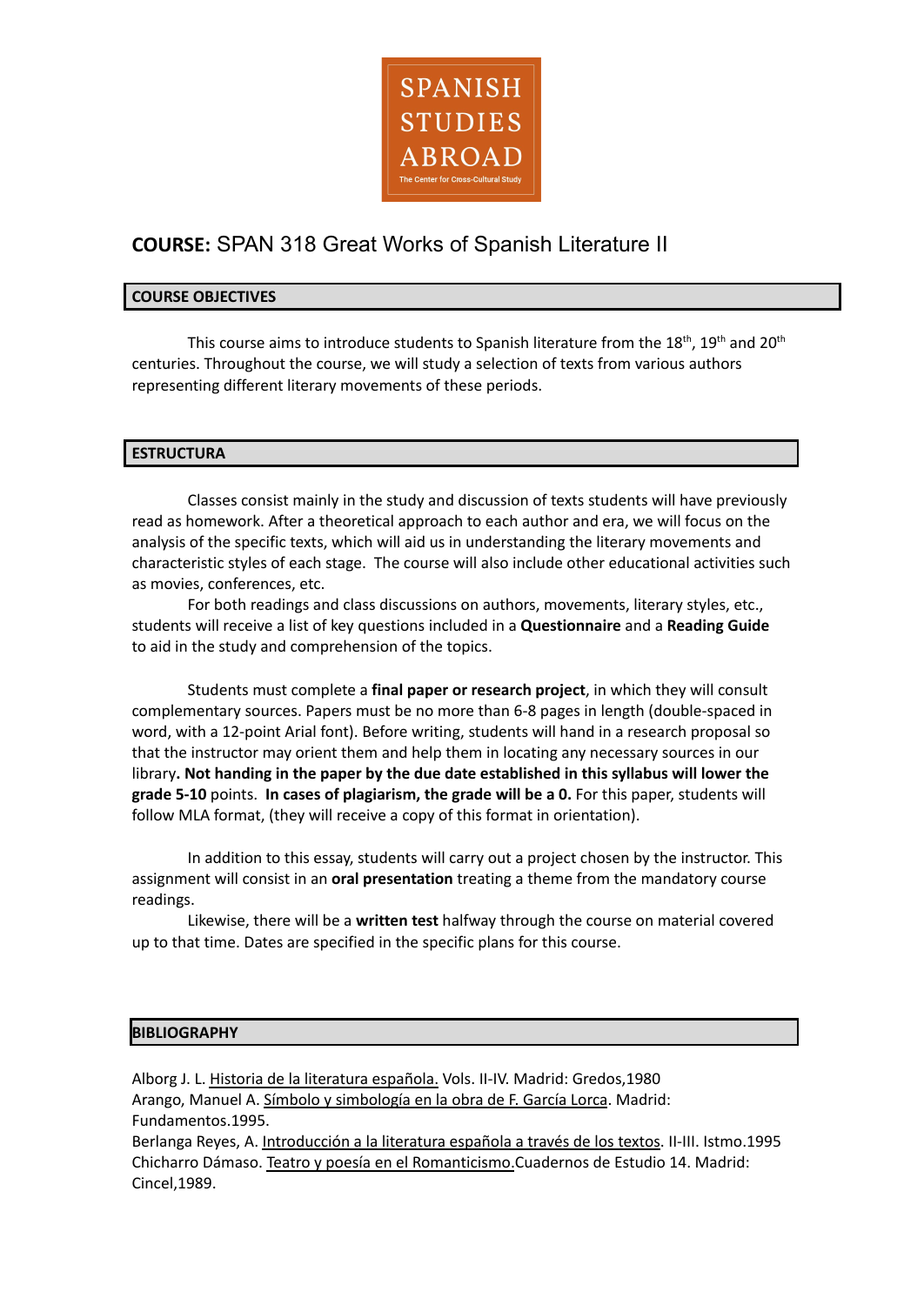De Norán Eugenio, G. La novela española contemporánea. Madrid: Gredos. 1979. del Río, Ángel. Historia de la literatura española. Vol. II. Ed. Bruguera. 1985 Díaz Plaja. G. Modernismo frente a 98. Madrid: Espasa- Calpe; 1951 García Posada. LOs poetas de la Generación del 27. Madrid: Grupo Anaya. 1992. Herrán González, J. María. Prosa romántica. Larra. Cuadernos de Estudio 13. Madrid. López Casanova, Arcadio. La poesía romántica. Madrid: Grupo Anaya. 1991 Pujals, Esteban. Espronceda y Lord Byron. Madrid: C.S.I.C. 1972 Robles, F. Poesía eres tú. Bécquer el poeta y su leyenda. Sevilla: Signatura ediciones, 2000. Rodríguez Marín, Rafael. Realismo y Naturalismo: La novela del S. XIX. Madrid:Grupo Anaya,1991 Ruiz Navas, Ricardo. El Romanticismo Español. Madrid: Cátedra, 1982 Shaw, Donald. La Generación del 98. Madrid: Cátedra, 1982. Soler, Hipólito. El Realismo en La novela. Cuaderno de Estudio 16. Madrid:Cincel; 1986. Urrutia, Jorge. Antonio Machado y J. R. Jímenez Cuaderno de Estudio 21. Madrid: Cincel,1980 Varios. Historia de la literatura española. Vols. IV-VI. Madrid: Ariel, 1982 Velázquez Cueto, Gerardo. Galdós y Clarín. Cuaderno de Estudio 17. Madrid: Cincel, 1981. <http://cvc.cervantes.es/>

#### **[www.cervantesvirtual.com](http://www.cervantesvirtual.com)**

In addition to these works of general reference, students may request other bibliographical material to delve more deeply into course topics.

#### **TEXTBOOK**

Cuaderno de textos. SPAN 318-2. Prof. Carmen Dorado Zorrilla, José. Don Juan Tenorio. Ed. Cátedra. García Lorca, Federico. La casa de Bernarda Alba. Ed. Cátedra.

## **EVALUATION**

| Participation            | 25% |
|--------------------------|-----|
| <b>Written test</b>      | 20% |
| <b>Oral presentation</b> | 10% |
| <b>Research project</b>  | 20% |
| <b>Final exam</b>        | 25% |

#### **1. OTHER REQUIREMENTS**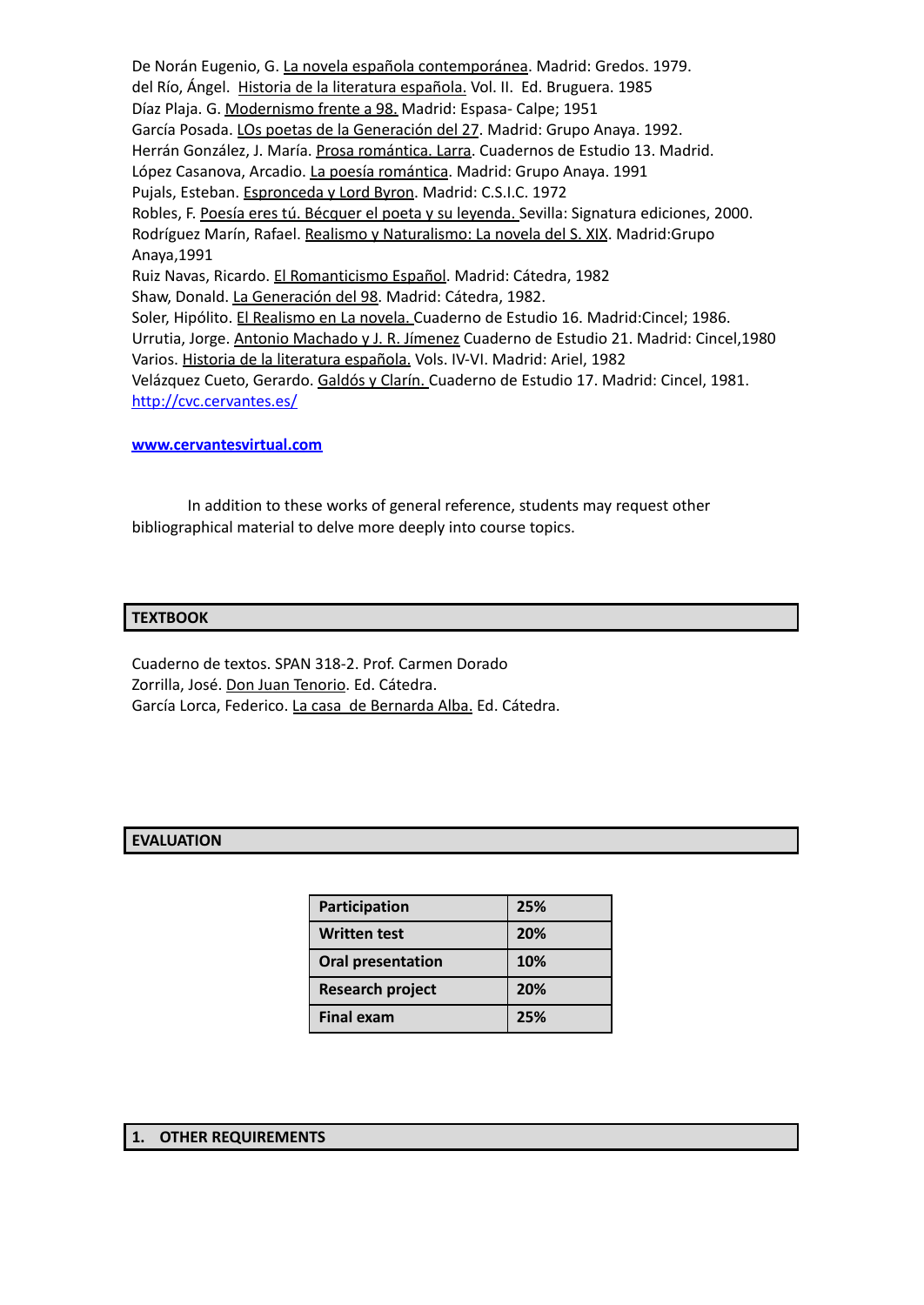**It is a requirement for this course and of CC-CS to participate in a language exchange. There will be a special activity at the Center to meet your exchange partner.**

# **1. COURSE TOPICS**

| Date        | Topic/ Activity Planned                                                           |
|-------------|-----------------------------------------------------------------------------------|
| Week 1      | Course presentation.<br>$\bullet$                                                 |
|             | Introduction to literature.                                                       |
|             | <b>Introduction to Neoclassicism.</b>                                             |
|             | Historical context and general characteristics of the period<br>$\bullet$         |
|             | Prose: José Cadalso.<br><b>Las Cartas Marruecas (selection)</b>                   |
|             |                                                                                   |
| Week 2      | Characteristics of Neo-classical theater.                                         |
|             | <b>e</b> Leandro Fernández de Moratín: El sí de las niñas de las niñas.           |
|             | (excerpts)                                                                        |
|             |                                                                                   |
| Week 3      | <b>Introduction to Romanticism.</b><br>$\bullet$                                  |
|             | Historical context and general characteristics                                    |
|             | Prose: Larra and the essay of manners                                             |
|             |                                                                                   |
| Week 4      | Poetry: José Espronceda "Canción del pirata".<br>$\bullet$                        |
|             | Romantic theater.                                                                 |
|             | José Zorrilla: Don Juan Tenorio.<br>$\bullet$                                     |
|             |                                                                                   |
|             |                                                                                   |
|             | <b>ORAL PRESENTATIONS</b>                                                         |
| Week 5      |                                                                                   |
|             |                                                                                   |
|             | Poetry of the second half of the 19 <sup>th</sup> century: Post-Romanticism       |
|             |                                                                                   |
|             |                                                                                   |
|             | Gustavo Adolfo Bécquer: Las Rimas. (excerpts)                                     |
|             |                                                                                   |
|             |                                                                                   |
|             | <b>WRITTEN TEST</b>                                                               |
|             |                                                                                   |
| Weeks 6 and |                                                                                   |
| 7           |                                                                                   |
|             | Prose of the second half of the 19 <sup>th</sup> century: Realism and naturalism. |
|             | General characteristics.                                                          |
|             | Clarín "Adiós Cordera"                                                            |
|             |                                                                                   |
|             |                                                                                   |
|             | <b>ORAL PRESENTATIONS</b>                                                         |
|             |                                                                                   |